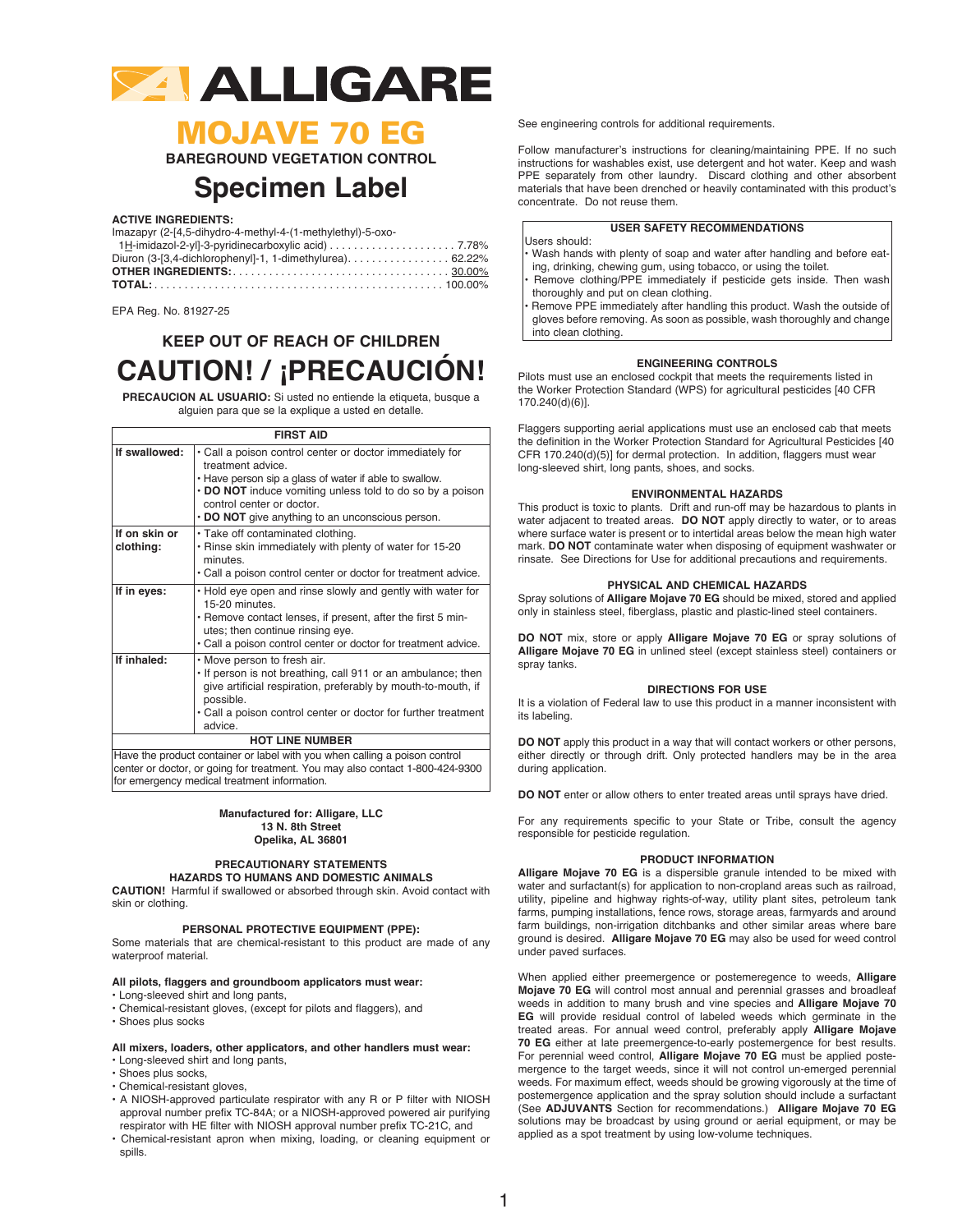# MOJAVE 70 EG **Specimen Label**

#### **PRECAUTIONS FOR AVOIDING INJURY TO NON-TARGET PLANTS**

**Alligare Mojave 70 EG** can occasionally affect non-target or untreated plants by root uptake of the herbicide. Injury or loss of non-target plants may result if **Alligare Mojave 70 EG** is applied onto or near desirable plants, or to areas where their roots extend, or in areas where treated soil may be washed or moved within their drip line.

**Alligare Mojave 70 EG** may injure or kill most desirable plants and crops. Avoid applications of **Alligare Mojave 70 EG** to powdery-dry soil or sand soils when there is little likelihood of rainfall soon after treatment, since subsequent off-target movement of treated soil by water and/or wind may cause damage to adjacent desirable plants or crops.

#### **RESTRICTIONS**

- **DO NOT** use on food or feed crops.
- **DO NOT** treat irrigation ditches or water used for crop irrigation or for domestic purposes. Keep away from fertilizers, insecticides, fungicides and seeds.

**IMPORTANT**

- **DO NOT** drain or flush equipment on or near desirable plants, or on areas where their roots may extend, or in locations where the chemical may be washed or moved within their dripline.
- **DO NOT** use on lawns, walks, driveways, tennis courts or similar areas.
- **DO NOT** side trim desirable vegetation with this product. Exercise precautions to prevent spray drift onto desirable plants.

The maximum application rate in areas of high rainfall or dense vegetation is 12.0 pounds diuron active ingredient per acre. This is equivalent to 19.0 pounds **Alligare Mojave 70 EG** per acre. For all other areas, the maximum application rate per acre is 8.0 pounds diuron active ingredient per acre. This is equivalent to 13 pounds **Alligare Mojave 70 EG** per acre. Apply a maximum of two applications per year. Allow a minimum of 90 days between applications.

#### **This product is NOT registered for use in California.**

Clean application equipment after using this product by thoroughly flushing with water.

#### **SPRAY DRIFT**

Use best practices to avoid drift to all other crops and non-target areas. **DO NOT** apply when conditions favor drift from target areas. The interaction of many equipment-and weather-related factors determine the potential for spray drift. Avoiding spray drift at the application site is the responsibility of the applicator. The applicator must follow the most restrictive precautions to avoid drift, including those found in this labeling as well as applicable state and local regulations and ordinances. A drift control agent may reduce drift, however, it may also decrease weed control.

### **Aerial Application Restrictions:**

- (1) Applicators are required to use a coarse or coarser droplet size (ASABE S572) or, if specifically using a spinning atomizer nozzle, applicators are required to use a volume mean diameter (VMD) of 385 microns or greater for release heights below 10 feet; Applicators are required to use a Very Coarse or coarser droplet size or, if specifically using a spinning atomizer nozzle, applicators are required to use a VMD of 475 microns or greater for release heights above 10 feet; Applicators must consider the effects of nozzle orientation and flight speed when determining droplet size.
- (2) Applicators are required to use upwind swath displacement.
- (3) The spray boom should be mounted on the aircraft so as to minimize drift caused by wing tip vortices. The boom length must not exceed 60% of the wingspan or 90% of the rotor blade diameter to reduce spray drift.
- (4) Applications with wind speeds less than 3 mph and with wind speeds greater than 10 mph are prohibited.
- (5) Applications into temperature inversions are prohibited.
- (6) Do not apply by air if sensitive non-target crops are within 100 feet of the application site.

#### **Ground Boom Application Restrictions:**

Apply with nozzle height no more than 4 feet above the ground or plant canopy and coarse or coarser droplet size (ASABE S572) or, if specifically using a spinning atomizer nozzle, applicators are required to use a volume mean diameter (VMD) of 385 microns or greater.

Use the lowest nozzle height consistent with safety and efficacy.

Direct spray into target vegetation.

Applications with wind speeds greater than 10 mph are prohibited.

Applications into temperature inversions are prohibited.

**Aerial Application Methods and Equipment:** Use 2 or more gallons of water per acre. The actual minimum spray volume per acre is determined by the spray equipment used. Use adequate spray volume to provide accurate and uniform distribution of spray particles over the treated areas and to avoid spray drift.

#### **WEEDS CONTROLLED BY ALLIGARE MOJAVE 70 EG**

When used as directed, **Alligare Mojave 70 EG** provides preemergence or postemergence control with residual control of the weed species listed below. Annual weeds may be controlled by preemergence or postemergence applications of **Alligare Mojave 70 EG**. Established biennial and perennial vegetation may be controlled by postemergence treatment of **Alligare Mojave 70 EG**.

The length of residual weed control is dependent upon the weed spectrum present, the rate applied, and weather conditions. Residual control can be extended in areas with susceptible weed species, higher **Alligare Mojave 70 EG** use rates, lower precipitation and cooler soil temperatures. Residual control may be diminished when higher than average rainfall occurs.

**Resistant Biotypes:** Some weeds listed below may have naturally-occurring biotypes (plants within a given species that have a slightly different but distinct genetic makeup from other plants of that species) that are not effectively controlled by this and/or other herbicides (such as sulfometuron-methyl) with the ALS/AHAS enzyme-inhibiting mode of action. If naturally-occurring ALS/AHASresistant biotypes are present in an area, **Alligare Mojave 70 EG** should be tank-mixed or applied sequentially with a registered herbicide that depends on a different mode of action to ensure control.

#### **WEEDS CONTROLLED1**

#### **GRASSES**

| <b>COMMON NAME</b>            | <b>SPECIES</b>                            | <b>GROWTH HABIT<sup>2</sup></b> |
|-------------------------------|-------------------------------------------|---------------------------------|
| Annual bluegrass              | (Poa annua)                               | А                               |
| Annual ryegrass               | (Lolium multiflorum)                      | A                               |
| Annual sweet vernalgrass      | (Anthoxanthum odoratum)                   | А                               |
| Bahiagrass <sup>7</sup>       | (Paspalum notatum)                        | P                               |
| Barnyardgrass                 | (Echinochloa crusgalli)                   | A                               |
| Beardgrass                    | (Andropogon spp.)                         | P                               |
| Bermudagrass <sup>7,8,9</sup> | (Cynodon dactylon)                        | P                               |
| Big bluestem <sup>7</sup>     | (Andropogon gerardii)                     | P                               |
| <b>Broadleaf signalgrass</b>  | (Brachiaria platyphylla)                  | А                               |
| Canada bluegrass              | (Poa compressa)                           | P                               |
| Cattail                       | (Typha spp.)                              | P                               |
| Cheat                         | (Bromus secalinus)                        | A                               |
| Cogongrass                    | (Imperata cylindrica)                     | P                               |
| Crabgrass                     | (Digitaria spp.)                          | Α                               |
| Dallisgrass <sup>7</sup>      | (Paspalum dilatatum)                      | P                               |
| Downy brome                   | (Bromus tectorum)                         | A                               |
| Fall panicum                  | (Panicum dichotomiflorum)                 | Α                               |
| Feathertop                    | (Pennisetum villosum)                     | P                               |
| Fescue                        | (Festuca spp.)                            | A/P                             |
| Foxtail                       | (Setaria spp.)                            | A                               |
| Goosegrass                    | (Eleusine indica)                         | Α                               |
| Guineagrass                   | (Panicum maximum)                         | P                               |
| Italian ryegrass              | (Lolium multiflorum)                      | A                               |
| Johnsongrass                  | (Sorghum halepense)                       | P                               |
| Kentucky bluegrass            | (Poa pratensis)                           | P                               |
| Kyllinga                      | (Cyperus brevifolius)                     | A                               |
| Lovegrass                     | <i>(Eragrostis spp.)</i>                  | A/P                             |
| Maidencane                    | (Arundinaria amabilis)                    | P                               |
| Orchardgrass                  | (Dactylis glomerata)                      | P                               |
| Paragrass                     | (Brachiaria mutica)                       | P                               |
| Peppergrass                   | (Lepidium virginicum)                     | A                               |
| Phragmites                    | (Phragmites australis)                    | P<br>P                          |
| Prairie cordgrass             | (Spartina pectinata)                      | P                               |
| Prairie threeawn              | (Aristida oligantha)                      | P                               |
| Quackgrass<br>Rattail fescue  | (Agropyron repens)                        | Α                               |
| Reed canarygrass              | (Vulpia myuros)<br>(Phalaris arundinacea) | P                               |
| Ricegrass                     | (Oryzopsis hymenoides)                    | A                               |
| Saltgrass <sup>7,8,9</sup>    | (Distichlis stricta)                      | P                               |
| Sand dropseed <sup>7</sup>    | (Sporobolus cryptandrus)                  | P                               |
| Sandbur                       | (Cenchrus spp.)                           | A                               |
| Smooth brome                  | (Bromus inermis)                          | P                               |
| Sprangletop <sup>6,7</sup>    | (Leptochloa spp.)                         | A                               |
| Timothy                       | (Phleum pratense)                         | P                               |
| Torpedograss                  | (Panicum repens)                          | P                               |
| Vaseygrass                    | (Paspalum urvillei)                       | P                               |
|                               |                                           |                                 |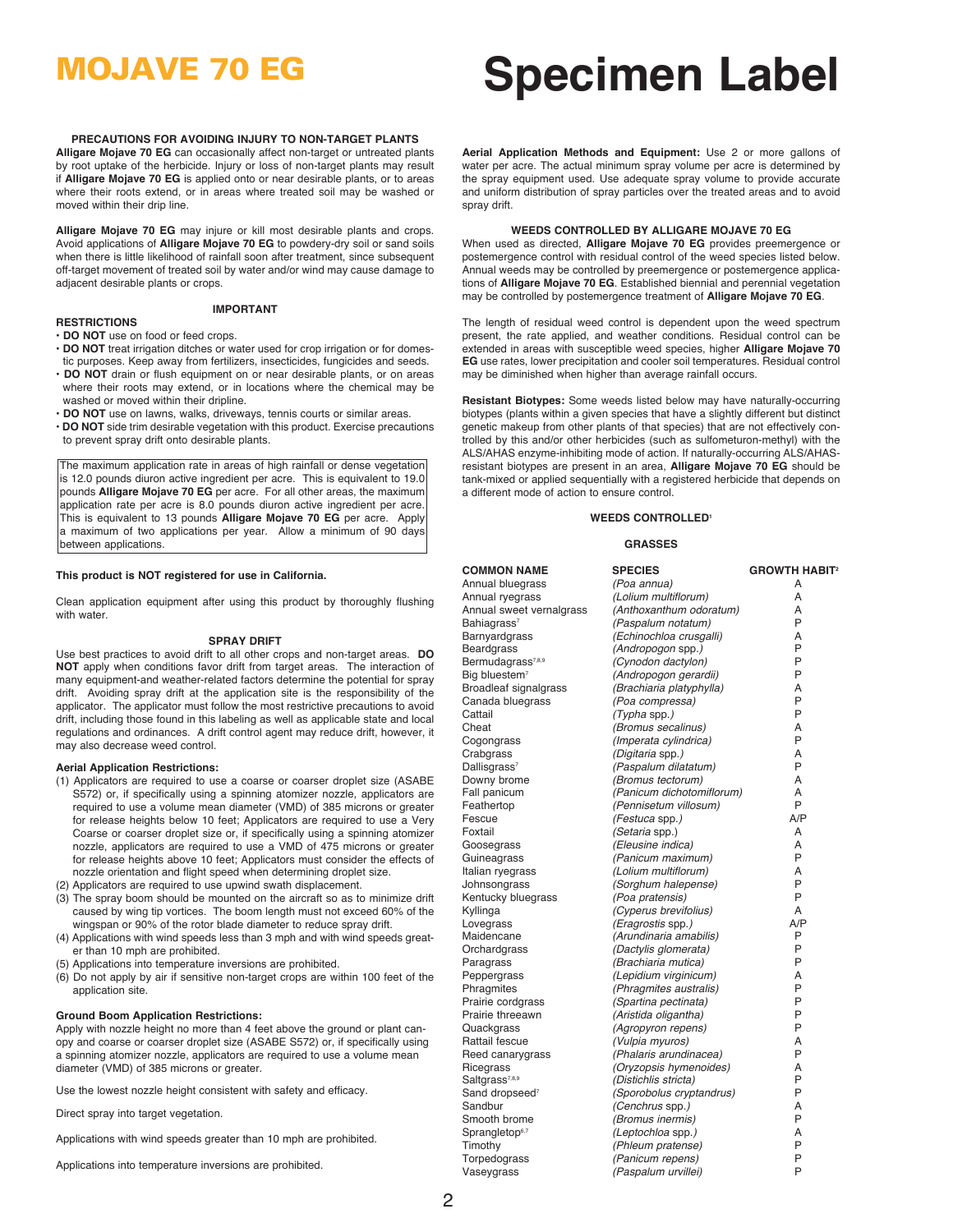| <b>COMMON NAME</b>                        | <b>SPECIES</b>                                        | <b>GROWTH HABIT<sup>2</sup></b> | <b>COMMON NAME</b>              |
|-------------------------------------------|-------------------------------------------------------|---------------------------------|---------------------------------|
| Velvetgrass                               | (Holcus lanatus)                                      | A                               | Sweet clover                    |
| Wild barley                               | (Hordeum spp.)                                        | A                               | Tansymustard                    |
| Wild oats                                 | (Avena fatua)                                         | A                               | <b>Texas thistle</b>            |
| Wirestem muhly                            | (Muhlenbergia frondosa)                               | P                               | Velvetleaf                      |
| Witchgrass                                | (Panicum capillare)                                   | A                               | Western ragweed                 |
|                                           | <b>BROADLEAF WEEDS<sup>1</sup></b>                    |                                 | Wild buckwheat<br>Wild carrot   |
|                                           |                                                       |                                 | Wild lettuce                    |
| <b>COMMON NAME</b>                        | <b>SPECIES</b>                                        | <b>GROWTH HABIT<sup>2</sup></b> | Wild parsnip                    |
| Arrowwood                                 | (Pluchea sericea)                                     | A                               | Wild radish                     |
| Ageratum                                  | (Asteraceae houstonianum)                             | P                               | Wild turnip                     |
| Broom snakeweed <sup>3</sup>              | (Gutierrezia sarothrae)                               | P                               | Woollyleaf bursage              |
| <b>Bull thistle</b>                       | (Cirsium vulgare)                                     | B                               | Yellow starthistle              |
| <b>Burdock</b>                            | (Arctium spp.)                                        | B                               | Yellow woodsorrel               |
| Canada thistle <sup>7</sup>               | (Cirsium arvense)                                     | P                               |                                 |
| Carolina geranium                         | (Geranium carolinianum)                               | A                               |                                 |
| Carpetweed<br>Clover                      | (Mollugo verticillata)                                | A<br>A/P                        | <b>COMMON NAME</b>              |
| Cocklebur                                 | (Trifolium spp.)<br>(Xanthium strumarium)             | А                               | Blackberry <sup>4</sup>         |
| Common chickweed                          | (Stellaria media)                                     | A                               | Dewberry <sup>4</sup>           |
| Common ragweed                            | (Ambrosia artemisiifolia)                             | A                               | Field bindweed                  |
| Corn spurry                               | (Spergula arvensis)                                   | P                               | Greenbriar                      |
| Dandelion                                 | (Taraxacum officinale)                                | P                               | Hedge bindweed                  |
| Dayflower                                 | (Commelina spp.)                                      | A/P                             | Honeysuckle                     |
| Desert Camelthorn                         | (Alhagi pseudalhagi)                                  | P                               | Kudzu <sup>5</sup>              |
| Diffuse knapweed                          | (Centaurea diffusa)                                   | A                               | Morningglory                    |
| <b>Dock</b>                               | (Rumex spp.)                                          | P                               | Poison ivy                      |
| Dogfennel                                 | (Eupatorium capillifolium)                            | A                               | Redvine                         |
| Filaree                                   | (Erodium spp.)                                        | A                               | Trumpetcreeper <sup>7</sup>     |
| Fleabane                                  | (Erigeron spp.)                                       | A                               | Virginia creeper <sup>7</sup>   |
| Giant ragweed <sup>7</sup>                | (Ambrosia trifida)                                    | A                               | Wild buckwheat                  |
| Goldenrod                                 | (Solidago spp.)                                       | P                               | Wild grape                      |
| Grey rabbitbrush                          | (Chrysothamnus nauseosus)                             | P                               | Wild rose                       |
| Gromwell                                  | (Lithospermum spp.)                                   | A                               |                                 |
| Groundcherry<br>Hawksbeard                | (Physalis spp.)                                       | A/P<br>Α                        |                                 |
| Hoary vervain                             | (Crepis spp.)<br>(Verbena stricta)                    | P                               | <b>COMMON NAME</b>              |
| Horsenettle                               | (Solanum carolinense)                                 | P                               | Alder                           |
| Horseweed                                 | (Conyza canadensis)                                   | A                               | American beech                  |
| Indian mustard                            | (Brassica juncea)                                     | A                               | Ash                             |
| Japanese bamboo                           | (Polygonum cuspidatum)                                | P                               | <b>Bald cypress</b>             |
| Knawel                                    | (Scleranthus annuus)                                  | A                               | <b>Bigleaf maple</b>            |
| Kochia <sup>3</sup>                       | (Kochia scoparia)                                     | A                               | Black Locust <sup>10</sup>      |
| Lambsquarters                             | (Chenopodium album)                                   | A                               | Black gum                       |
| Lespedeza                                 | (Lespedeza spp.)                                      | P                               | <b>Boxelder</b>                 |
| Little mallow                             | (Malva parviflora)                                    | В                               | Cherry                          |
| Marigold                                  | (Tagetes spp.)                                        | P                               | Chinaberry                      |
| Milkweed                                  | (Asclepias spp.)                                      | P                               | Dogwood                         |
| Miners lettuce                            | (Montia perfoliata)                                   | Α                               | $F$ Im <sup>11</sup>            |
| Morningglory                              | (Ipomoea spp.)                                        | A/P<br>B                        | Hawthorn                        |
| Mullein                                   | (Verbascum spp.)<br>(Chenopodium murale)              | A                               | Hickory                         |
| Nettleleaf goosefoot                      |                                                       |                                 | Honeylocust <sup>10</sup>       |
| Oxeye daisy<br>Pennycress                 | (Chrysanthemum leucanthemum)<br><i>(Thlaspi</i> spp.) | Α                               | Maple<br>Mulberry               |
| Pepperweed                                | (Lepidium spp.)                                       | A                               | Oak                             |
| Pigweed <sup>6</sup>                      | (Amaranthus spp.)                                     | A                               | Persimmon                       |
| Pineapple weed                            | (Matricaria matricarioides)                           | P                               | Pine <sup>10</sup>              |
| Plantain                                  | (Plantago spp.)                                       | P                               | Poplar                          |
| Pokeweed                                  | (Phytolacca americana)                                | P                               | Privet                          |
| Prickly sida                              | (Sida spinosa)                                        | A                               | Red alder                       |
| Primrose                                  | (Oenothera kunthiana)                                 | P                               | <b>Red Maple</b>                |
| Puncturevine                              | (Tribulus terrestris)                                 | A                               | <b>Russian Olive</b>            |
| Purple loosestrife <sup>3</sup>           | (Lythrum salicaria)                                   | P                               | Sassafras                       |
| Purslane                                  | (Portulaca spp.)                                      | A<br>A                          | Sourwood                        |
| Ragweed<br>Rush skeletonweed <sup>3</sup> | (Ambrosia spp.)<br>(Chondrilla juncea)                | B                               | Sweetgum<br><b>Water Willow</b> |
| Russian knapweed                          | (Centaurea repens)                                    | P                               | Willow                          |
| Russian thistle <sup>3</sup>              | (Salsola kali)                                        | A                               | Yellow poplar                   |
| Saltbush                                  | (Atriplex spp.)                                       | A                               |                                 |
| Sesbania                                  | (Sesbania spp.)                                       | A                               | <sup>1</sup> The higher rates   |
| Sicklepod                                 | (Cassia obtusifolia)                                  | A                               | tions occur.                    |
| Silverleaf nightshade                     | (Solanum elaeagnifolium)                              | P                               | <sup>2</sup> Growth Habit - A   |
| Shepherd's-purse                          | (Capsella bursa-pastoris)                             | Α                               | <sup>3</sup> For best results,  |
| Smartweed                                 | (Polygonum spp.)                                      | A/P                             | <sup>4</sup> Control is specie: |
| Sorrell                                   | (Rumex spp.)                                          | P                               | controlled.                     |
| Sowthistle                                | (Sonchus spp.)                                        | Α                               | <sup>5</sup> Use a minimum      |
| Speedwell                                 | (Veronica spp.)                                       | A                               | repeat applicatio               |
| Stinging nettle <sup>3</sup>              | (Urtica dioica)                                       | P                               | <sup>6</sup> Control is specie  |
| Sunflower                                 | (Helianthus spp.)                                     | A                               | methalin for pree               |

# MOJAVE 70 EG **Specimen Label**

| <b>COMMON NAME</b><br>Sweet clover<br>Tansymustard<br><b>Texas thistle</b><br>Velvetleaf<br>Western ragweed<br>Wild buckwheat<br>Wild carrot<br>Wild lettuce<br>Wild parsnip<br>Wild radish<br>Wild turnip<br>Woollyleaf bursage<br>Yellow starthistle<br>Yellow woodsorrel | <b>SPECIES</b><br>(Melilotus spp.)<br>(Descurainia pinnata)<br>(Cirsium texanum)<br>(Abutilon theophrasti)<br>(Ambrosia psilostachya)<br>(Polygonum convolvulus)<br>(Daucus carota)<br>(Lactuca spp.)<br>(Pastinaca sativa)<br>(Raphanus raphanistrum)<br>(Brassica campestris)<br>(Franseria tomentosa)<br>(Centaurea solstitialis)<br>(Oxalis stricta) | <b>GROWTH HABIT<sup>2</sup></b><br>A/B<br>А<br>P<br>A<br>P<br>A<br>B<br>A/B<br>B<br>B<br>B<br>P<br>A<br>P |
|-----------------------------------------------------------------------------------------------------------------------------------------------------------------------------------------------------------------------------------------------------------------------------|----------------------------------------------------------------------------------------------------------------------------------------------------------------------------------------------------------------------------------------------------------------------------------------------------------------------------------------------------------|-----------------------------------------------------------------------------------------------------------|
|                                                                                                                                                                                                                                                                             | <b>VINES AND BRAMBLES<sup>1</sup></b>                                                                                                                                                                                                                                                                                                                    |                                                                                                           |
| <b>COMMON NAME</b>                                                                                                                                                                                                                                                          | <b>SPECIES</b>                                                                                                                                                                                                                                                                                                                                           | <b>GROWTH HABIT<sup>2</sup></b>                                                                           |
| Blackberry <sup>4</sup>                                                                                                                                                                                                                                                     | (Rubus spp.)                                                                                                                                                                                                                                                                                                                                             | P                                                                                                         |
| Dewberry <sup>4</sup>                                                                                                                                                                                                                                                       | (Rubus spp.)                                                                                                                                                                                                                                                                                                                                             | P                                                                                                         |
| Field bindweed                                                                                                                                                                                                                                                              | (Convolvulus arvensis)                                                                                                                                                                                                                                                                                                                                   | P                                                                                                         |
| Greenbriar                                                                                                                                                                                                                                                                  | (Smilax spp.)                                                                                                                                                                                                                                                                                                                                            | P                                                                                                         |
| Hedge bindweed                                                                                                                                                                                                                                                              | (Calystegia sequium)                                                                                                                                                                                                                                                                                                                                     | A                                                                                                         |
| Honeysuckle                                                                                                                                                                                                                                                                 | (Lonicera spp.)                                                                                                                                                                                                                                                                                                                                          | P                                                                                                         |
| Kudzu <sup>5</sup>                                                                                                                                                                                                                                                          | (Pueraria lobata)                                                                                                                                                                                                                                                                                                                                        | P                                                                                                         |
| Morningglory                                                                                                                                                                                                                                                                | (Ipomoea spp.)                                                                                                                                                                                                                                                                                                                                           | A/P                                                                                                       |
| Poison ivy                                                                                                                                                                                                                                                                  | (Rhus radicans)                                                                                                                                                                                                                                                                                                                                          | P                                                                                                         |
| Redvine                                                                                                                                                                                                                                                                     | (Brunnichia cirrhosa)                                                                                                                                                                                                                                                                                                                                    | P                                                                                                         |
| Trumpetcreeper <sup>7</sup>                                                                                                                                                                                                                                                 | (Campsis radicans)                                                                                                                                                                                                                                                                                                                                       | P                                                                                                         |
| Virginia creeper <sup>7</sup>                                                                                                                                                                                                                                               | (Parthenocissus quinquefolia)                                                                                                                                                                                                                                                                                                                            | P                                                                                                         |
| Wild buckwheat                                                                                                                                                                                                                                                              | (Polygonum convolvulus)                                                                                                                                                                                                                                                                                                                                  | P                                                                                                         |
| Wild grape                                                                                                                                                                                                                                                                  | (Vitis spp.)                                                                                                                                                                                                                                                                                                                                             | P                                                                                                         |
| Wild rose                                                                                                                                                                                                                                                                   | (Rosa spp.)                                                                                                                                                                                                                                                                                                                                              | P                                                                                                         |
|                                                                                                                                                                                                                                                                             | <b>BRUSH SPECIES<sup>®</sup></b>                                                                                                                                                                                                                                                                                                                         |                                                                                                           |
| <b>COMMON NAME</b>                                                                                                                                                                                                                                                          | <b>SPECIES</b>                                                                                                                                                                                                                                                                                                                                           | <b>GROWTH HABIT<sup>2</sup></b>                                                                           |
|                                                                                                                                                                                                                                                                             | (Alnus sp.)                                                                                                                                                                                                                                                                                                                                              | P                                                                                                         |
| Alder                                                                                                                                                                                                                                                                       |                                                                                                                                                                                                                                                                                                                                                          |                                                                                                           |
| American beech                                                                                                                                                                                                                                                              | (Fagus grandifolia)                                                                                                                                                                                                                                                                                                                                      | P                                                                                                         |
| Ash                                                                                                                                                                                                                                                                         | (Fraxinus spp.)                                                                                                                                                                                                                                                                                                                                          | P                                                                                                         |
| <b>Bald cypress</b>                                                                                                                                                                                                                                                         | (Taxodim distichum)                                                                                                                                                                                                                                                                                                                                      | P                                                                                                         |
| <b>Bigleaf maple</b>                                                                                                                                                                                                                                                        | (Acer macrophyllum)                                                                                                                                                                                                                                                                                                                                      | P                                                                                                         |
| Black Locust <sup>10</sup>                                                                                                                                                                                                                                                  | (Robina pseudoacacia)                                                                                                                                                                                                                                                                                                                                    | P                                                                                                         |
| Black gum                                                                                                                                                                                                                                                                   | (Nyssa sylvatica)                                                                                                                                                                                                                                                                                                                                        | P                                                                                                         |
| Boxelder                                                                                                                                                                                                                                                                    | (Acer negundo)                                                                                                                                                                                                                                                                                                                                           | P                                                                                                         |
| Cherry                                                                                                                                                                                                                                                                      | (Prunus spp.)                                                                                                                                                                                                                                                                                                                                            | P                                                                                                         |
| Chinaberry                                                                                                                                                                                                                                                                  | (Melia azedarach)                                                                                                                                                                                                                                                                                                                                        | P                                                                                                         |
| Dogwood                                                                                                                                                                                                                                                                     | (Cornus spp.)                                                                                                                                                                                                                                                                                                                                            | P                                                                                                         |
| $E$ Im <sup>11</sup>                                                                                                                                                                                                                                                        | (Ulmus spp.)                                                                                                                                                                                                                                                                                                                                             | P                                                                                                         |
| Hawthorn                                                                                                                                                                                                                                                                    | (Crataegus spp.)                                                                                                                                                                                                                                                                                                                                         | P                                                                                                         |
| Hickory                                                                                                                                                                                                                                                                     | (Carya spp.)                                                                                                                                                                                                                                                                                                                                             | P                                                                                                         |
| Honeylocust <sup>10</sup>                                                                                                                                                                                                                                                   | (Gleditsia triacanthos)                                                                                                                                                                                                                                                                                                                                  | P                                                                                                         |
| Maple                                                                                                                                                                                                                                                                       | (Acer spp.)                                                                                                                                                                                                                                                                                                                                              | P                                                                                                         |
| Mulberry                                                                                                                                                                                                                                                                    | (Morus spp.)                                                                                                                                                                                                                                                                                                                                             | P                                                                                                         |
| Oak                                                                                                                                                                                                                                                                         | (Quercus spp.)                                                                                                                                                                                                                                                                                                                                           | P                                                                                                         |
| Persimmon                                                                                                                                                                                                                                                                   | (Diospyros virginiana)                                                                                                                                                                                                                                                                                                                                   | P                                                                                                         |
| Pine <sup>10</sup>                                                                                                                                                                                                                                                          | (Pinus spp.)                                                                                                                                                                                                                                                                                                                                             | P                                                                                                         |
| Poplar                                                                                                                                                                                                                                                                      | (Populus spp.)                                                                                                                                                                                                                                                                                                                                           | P                                                                                                         |
| Privet                                                                                                                                                                                                                                                                      | (Ligustrum vulgare)                                                                                                                                                                                                                                                                                                                                      | P                                                                                                         |
| Red alder                                                                                                                                                                                                                                                                   | (Alnus rubra)                                                                                                                                                                                                                                                                                                                                            | P                                                                                                         |
| Red Maple                                                                                                                                                                                                                                                                   | (Acer rubrum)                                                                                                                                                                                                                                                                                                                                            | P<br>P                                                                                                    |
| <b>Russian Olive</b>                                                                                                                                                                                                                                                        | (Elaeagnus angustifolia)                                                                                                                                                                                                                                                                                                                                 | P                                                                                                         |
| Sassafras                                                                                                                                                                                                                                                                   | (Sassafras albidum)                                                                                                                                                                                                                                                                                                                                      | P                                                                                                         |
| Sourwood                                                                                                                                                                                                                                                                    | (Oxydendrum arboretum)                                                                                                                                                                                                                                                                                                                                   |                                                                                                           |
| Sweetgum                                                                                                                                                                                                                                                                    | (Liquidambar styraciflua)                                                                                                                                                                                                                                                                                                                                | P                                                                                                         |
| <b>Water Willow</b>                                                                                                                                                                                                                                                         | (Justicia americana)                                                                                                                                                                                                                                                                                                                                     | P                                                                                                         |
| Willow<br>Yellow poplar                                                                                                                                                                                                                                                     | (Salix spp.)<br>(Liriodendron tulipifera)                                                                                                                                                                                                                                                                                                                | P<br>P                                                                                                    |

early postemergence applications are required.<br>In dependent. Some Rubus species may not be completely

of 75 GPA – Control of established stands may require ons.

rner<br>es dependent. A tank-mix with a herbicide containing pendimethalin for preemergence control and/or a postemergence application of a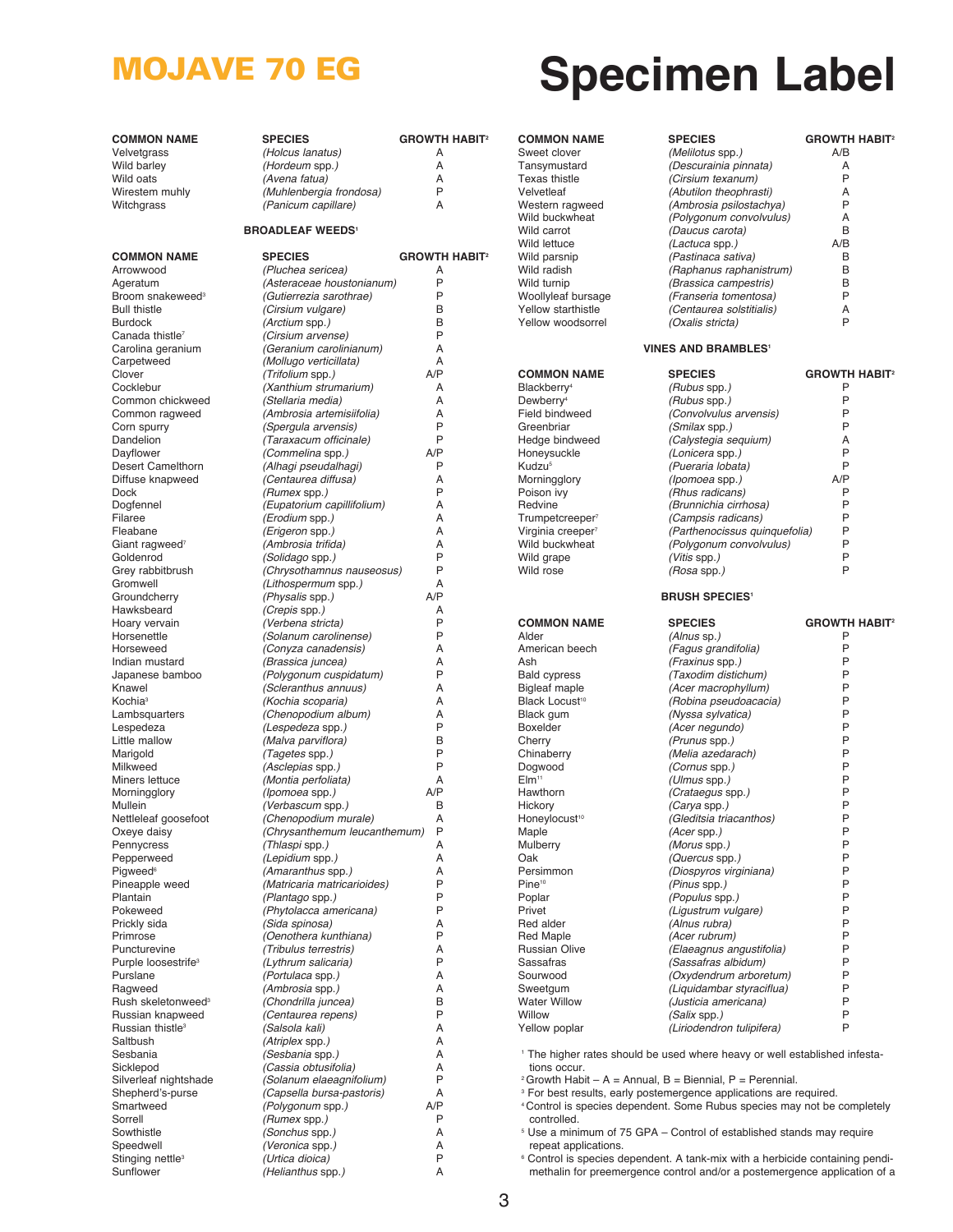- 
- labeled herbicide may be required.<br>
7 Use at least 13 pounds **Alligare Mojave 70 EG** per acre.<br>
<sup>8</sup> For best results, tank-mix with a herbicide containing sulfuometuron methyl.<br>
9 Control of established stands may require
- 
- 10 Tank mix with glyphosate or triclopyr.
- <sup>11</sup> Tank mix with glyphosate.

#### **ADJUVANTS**

**Always use a spray adjuvant for postemergence applications of Alligare Mojave 70 EG.** 

**Nonionic Surfactants:** Use a nonionic surfactant at the rate of 0.25% v/v or higher of the total spray volume (0.25% v/v is equivalent to 1 quart in 100 gallons) in accordance with the surfactant labeling. For best results, select a nonionic surfactant with a HLB (hydrophilic to lipophilic balance) ratio between 12 and 17 with at least 70% surfactant in the formulated product. Alcohols, fatty acids, horticultural spray oils, ethylene glycol or diethylene glycol should not be considered as surfactants to meet these requirements.

**Methylated Seed Oils or Vegetable Oil Concentrates:** To aid in **Alligare Mojave 70 EG** deposition and uptake by plants under moisture or temperature stress, methylated seed oil or vegetable oil concentrate may be used at 1.5 to 2 pints per acre. When using spray volumes greater than 30 gallons per acre, mix methylated seed oil or vegetable oil concentrate at a rate of 1% of the total spray volume or alternatively use a nonionic surfactant as described above. Methylated seed oil is the adjuvant of choice for enhanced control of perennial weeds.

**Silicone-Based Surfactants:** Silicone-based surfactants allow greater spreading of the spray droplet on the leaf surface, compared to conventional nonionic surfactants. However, some silicone-based surfactants may dry too quickly, limiting herbicide uptake. Refer to the surfactant manufacturer's label for specific recommendations.

**Fertilizer/Surfactant Blends:** Nitrogen-based liquid fertilizers such as 28% N, 32% N, 10-34-0, or ammonium sulfate may be used with **Alligare Mojave 70 EG** at 2 to 3 pints per acre in combination with the recommended rate of nonionic surfactant, methylated seed oil or vegetable oil concentrate. Tank mixes with nitrogen-based fertilizers without a nonionic surfactant, methylated seed oil or vegetable oil concentrate is not recommended.

#### **APPLICATION INSTRUCTIONS**

**Alligare Mojave 70 EG** effectively controls many annual weeds when applied either preemergence or postemergence, as well as many perennial weeds when applied postemergence (See the **WEEDS CONTROLLED** Section for a list of susceptible weeds).

Mix **Alligare Mojave 70 EG** as described above and apply with properly calibrated equipment to uniformly deliver the desired spray volume to the treatment area. Maintain adequate agitation during application to keep **Alligare Mojave 70 EG** suspended in spray mixture.

Apply **Alligare Mojave 70 EG** at 7 to 19 pounds of product per acre. Rates as low as 5 pounds of **Alligare Mojave 70 EG** per acre may be used, but must be tank mixed with another herbicide (see **TANK MIXES** Section below). For retreatment within the same growing season, use less than 7 pounds **Alligare Mojave 70 EG** per acre.

#### **RESTRICTION**

**• DO NOT** apply more than a total of 19 pounds **Alligare Mojave 70 EG** per acre in a 12-month period.

The length of residual weed control achieved with **Alligare Mojave 70 EG** may be significantly affected by rainfall amounts. To achieve the desired residual control with increasing rainfall amounts, higher rates of **Alligare Mojave 70 EG** should be applied. As a general guideline the **Alligare Mojave 70 EG** rates listed below are recommended for different annual rainfall amounts. Actual use rates will vary depending upon the length of residual control desired, weed pressure and environmental conditions.

| Average Annual Rainfall in Inches |  |
|-----------------------------------|--|
| Less than 15 inches               |  |
| Between 15 and 35 inches          |  |
| Greater than 35 inches            |  |
|                                   |  |

**Rate of Alligare Mojave 70 EG / Acre** \*7-10 pounds of product 8-13 pounds of product 13-19 pounds of product

\*For initial applications, apply **Alligare Mojave 70 EG** at 5 to 6 pounds per acre in combination with another herbicide (see **TANK MIXES** Section below).

**Postemergence Applications:** Always use a spray adjuvant (See **ADJUVANTS** Section of this label) in postemergence applications. For

# MOJAVE 70 EG **Specimen Label**

optimum performance on hard-to-control perennial weeds, apply 100 gallons per acre or less in combination with 1 quart per acre of methylated seed oil. For quicker burndown of target weeds, tank mix **Alligare Mojave 70 EG** with products containing glyphosate or glufosinate-ammonium (See **TANK MIXES**  Section below for other product recommendations).

**Spot Treatments: Alligare Mojave 70 EG** can be used in a bareground situation to inhibit weed infringement or escapes. Make an initial or follow up treatment to spaces, including cracks and crevices in parking areas, runways, roadways and other paved surfaces. To prepare the spray solution, thoroughly mix 0.5 to 1 pound of **Alligare Mojave 70 EG** plus an adjuvant in each gallon of water. **DO NOT** exceed 19 pounds **Alligare Mojave 70 EG** per acre in a 12-month period. For increased burndown, tank mix with products containing glyphosate, glufosinate-ammonium, or similar products (See **TANK MIXES** Section below for other product recommendations).

#### **TANK MIXES**

**Alligare Mojave 70 EG** may be tank-mixed with products that contain the active ingredients glyphosate, diuron, sulfometuron methyl, triclopyr, glufosinate-ammonium, MSMS, dicamba, pendimethalin, imazapic or imazapyr. Tank-mixes with 2,4-D or products that contain 2,4-D, may reduce perennial weed control.

Consult manufacturer's labels for specific rates and weeds controlled. Always follow the more restrictive label when making an application involving tank-mixes.

#### **FOR CONTROL OF UNDESIRABLE WEEDS UNDER PAVED SURFACES**

**Alligare Mojave 70 EG** can be used under asphalt, pond liners and other paved areas, but ONLY in industrial sites or where the pavement has a suitable barrier along the perimeter that prevents encroachment of roots of desirable plants.

**Alligare Mojave 70 EG** should only be used where the area to be treated has been prepared according to good construction practices. Before application of **Alligare Mojave 70 EG,** rhizomes, stolons, tubers or other vegetative plant parts should be removed from the treatment site by scalping with a grader blade to a depth sufficient to insure their complete removal.

**IMPORTANT:** Paving should follow **Alligare Mojave 70 EG** applications as soon as possible.

This product is not recommended for use under pavement on residential properties such as driveways or parking lots, nor in recreational areas such as under bike or jogging paths, golf cart paths, or tennis courts, or where landscape plantings could be anticipated. Injury or death of desirable plants may result if this product is applied where roots are present or where they may extend into the treated area. NOTE that roots of trees and shrubs may extend a considerable distance beyond the branch extremities; i.e., drip line.

#### **APPLICATION DIRECTIONS FOR PAVED SURFACES:**

Applications should be made to the soil surface only when final grade is established.

Apply **Alligare Mojave 70 EG** in at least 100 gal. water per acre to ensure thorough and uniform wetting of the soil surface, including the shoulder areas. Prepare spray solution by thoroughly mixing **Alligare Mojave 70 EG** into clean water in the spray tank and agitate solution to maintain product suspension.

If the soil is not moist before treatment, **Alligare Mojave 70 EG** should be incorporated into the soil to a depth of 4 to 6 inches using a rototiller or disc. Rainfall or irrigation of 1 inch will also provide adequate incorporation.

#### **RESTRICTIONS:**

- **DO NOT** apply where the chemical may contact the roots of desirable trees or other plants.
- **DO NOT** move soil following Alligare Mojave 70 EG application.
- **DO NOT** allow treated soil to wash or move from treated areas into untreated areas.